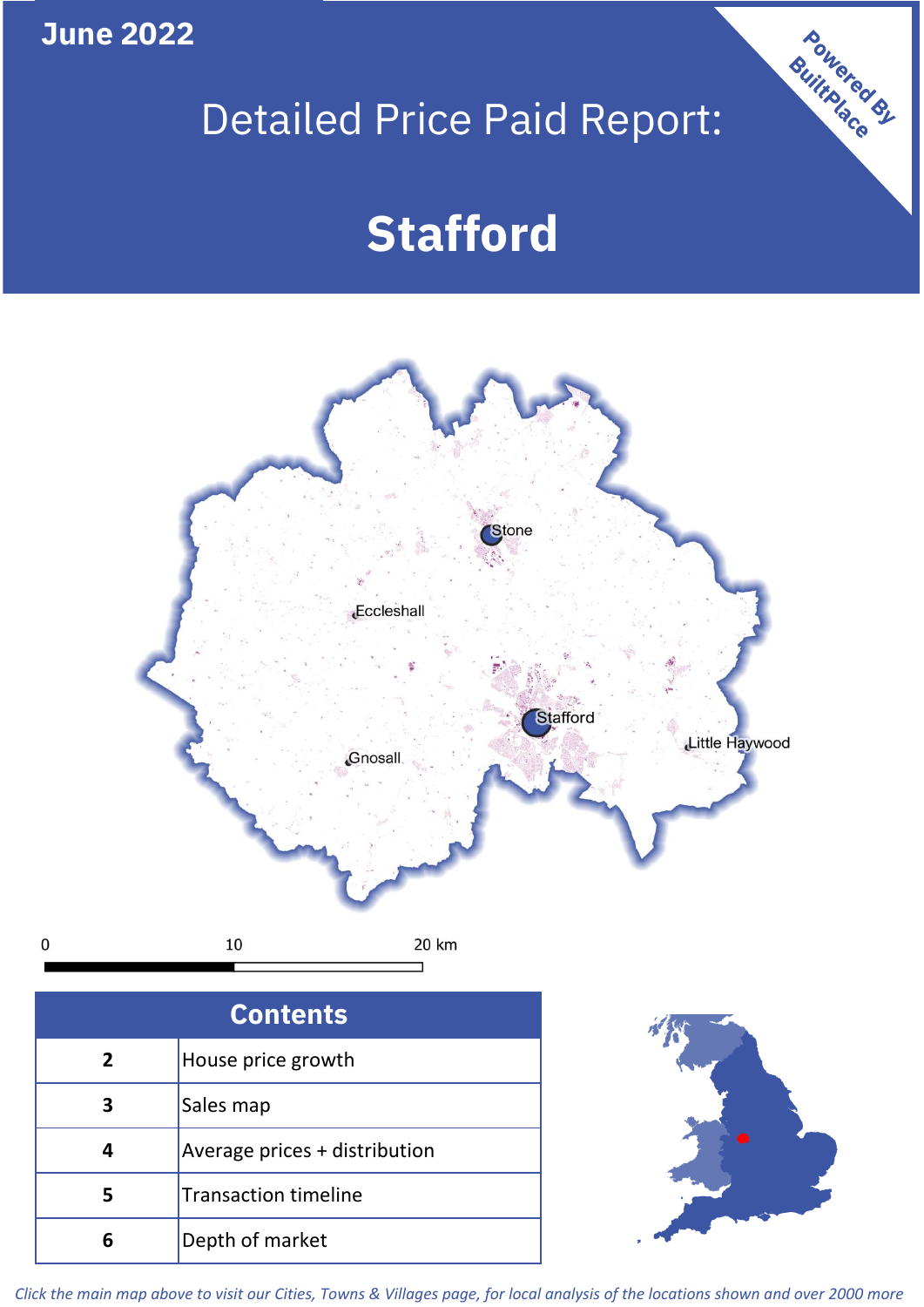## **Headline Data**

|                     | <b>Current level</b> | 3 month  | <b>Annual</b> | 5 year   | 10 year |
|---------------------|----------------------|----------|---------------|----------|---------|
| <b>House prices</b> | £254,823             | 4.8%     | 12.0%         | 29.4%    | 55.5%   |
| <b>Transactions</b> | 2,040                | $-13.2%$ | 0.8%          | $-17.3%$ | 36.5%   |

## **House Price Growth (April 2022 data)**

#### *Annual Change in House Prices*



House prices in Stafford grew by 12.0% in the 12 months to April 2022 (based on 3-month smoothed data). By comparison national house prices grew by 10.7% and prices in the West Midlands grew by 10.9% over the same period.

Stafford house prices are now 34.4% above their previous peak in 2007, compared to +45.8% for the West Midlands and +52.9% across England.



#### *Year-To-Date Change in House Prices, December to April*

Local prices have grown by 4.7% in 2022 so far, compared to growth of 1.3% over the same period last year.

#### *Source: OS OpenData; UK House Price Index (Contains HM Land Registry data © Crown copyright)*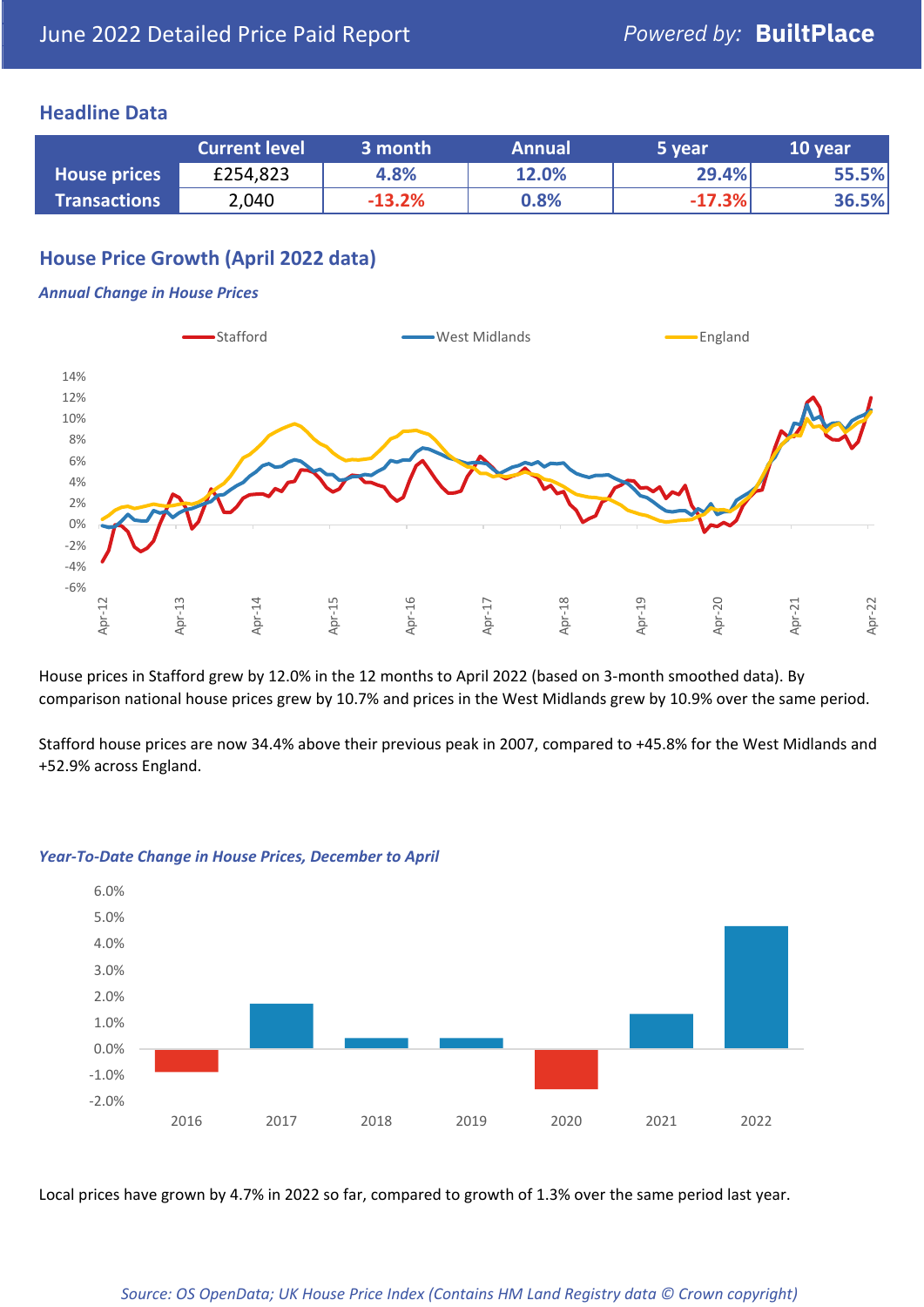## **House Price Map**

*12 months to April 2022*



*Each point is one postcode, coloured by the average value relative to all sales in this local authority (price bands are LA-specific quintiles).*

## **Map Key**

| <b>Min</b> | <b>Max</b> |                            |
|------------|------------|----------------------------|
| Up to      | £156,000   | 1st quintile / lowest 20%  |
| £156,000   | £195,000   | 2nd quintile               |
| £195,000   | £246,000   | 3rd quintile               |
| £246,000   | £327,000   | 4th quintile               |
| £327,000   | and over   | 5th quintile / highest 20% |

*Source: OS OpenData; UK House Price Index (Contains HM Land Registry data © Crown copyright)*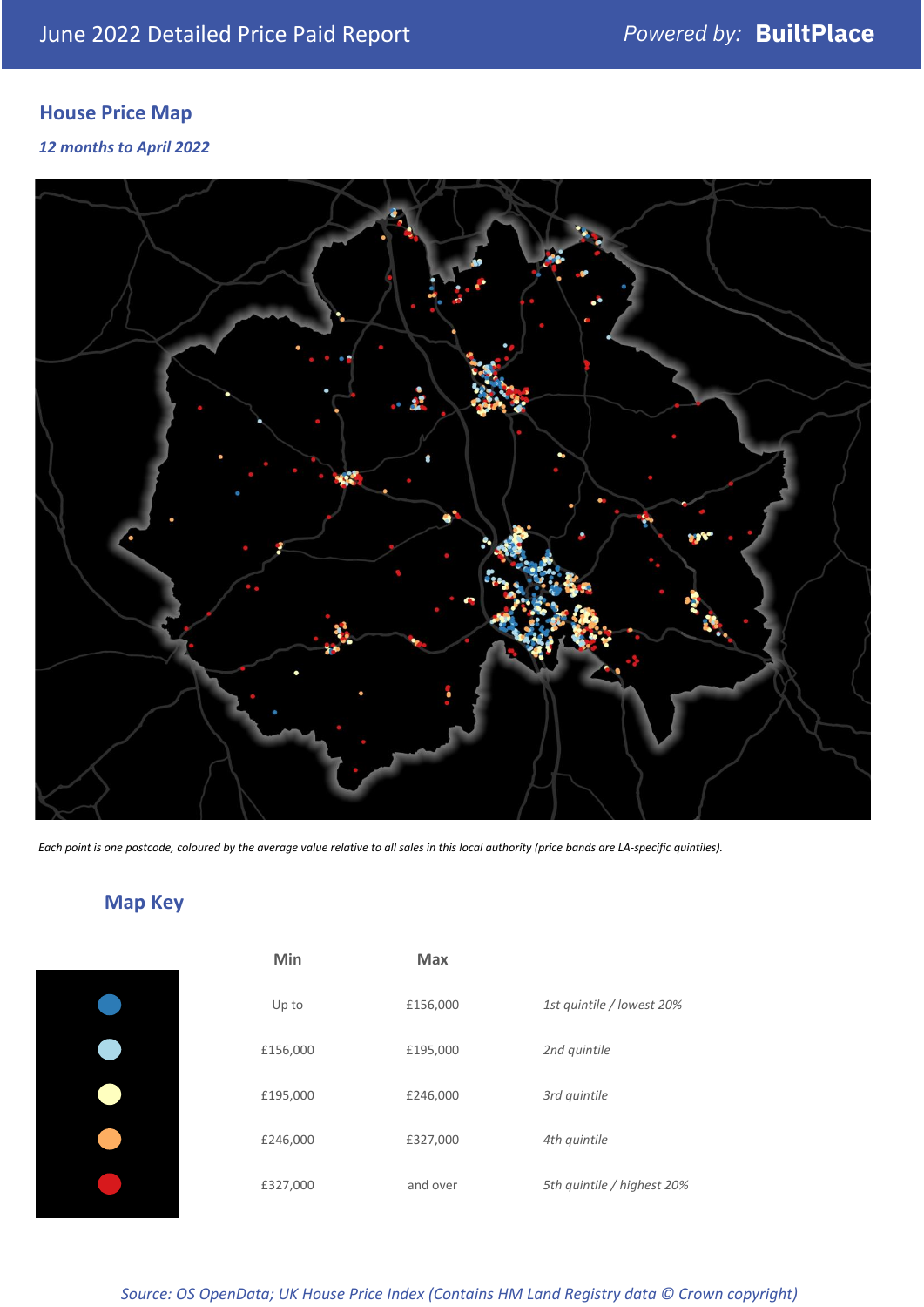## **Average House Price by Property Type**

#### *12 months to April 2022*



|                 | <b>New</b>           | <b>Second hand</b> |  |  |
|-----------------|----------------------|--------------------|--|--|
| <b>Flat</b>     | No recorded<br>sales | £132,161           |  |  |
| <b>Terraced</b> | £189,600             | £178,691           |  |  |
| Semi-detached   | £222,824             | £213,345           |  |  |
| <b>Detached</b> | £308,931             | £365,442           |  |  |

## **House Price Distribution by Year**

*All properties, by price band and calendar year (2020 = year to date)*

|                    | 1997 | 2002 | 2007 | 2012 | 2017 | 2019 | 2020 |
|--------------------|------|------|------|------|------|------|------|
| <b>Under £100k</b> | 86%  | 56%  | 10%  | 11%  | 5%   | 4%   | 4%   |
| £100-200k          | 13%  | 34%  | 59%  | 61%  | 47%  | 40%  | 32%  |
| E200-300k          | 1%   | 8%   | 21%  | 19%  | 30%  | 30%  | 37%  |
| £300-400k          | 0%   | 1%   | 7%   | 6%   | 11%  | 14%  | 11%  |
| £400-500k          | 0%   | 0%   | 3%   | 2%   | 4%   | 5%   | 6%   |
| <b>£500k-1m</b>    | 0%   | 0%   | 1%   | 1%   | 2%   | 6%   | 8%   |
| £1-2m              | 0%   | 0%   | 0%   | 0%   | 0%   | 0%   | 0%   |
| <b>Over £2m</b>    | 0%   | 0%   | 0%   | 0%   | 0%   | 0%   | 0%   |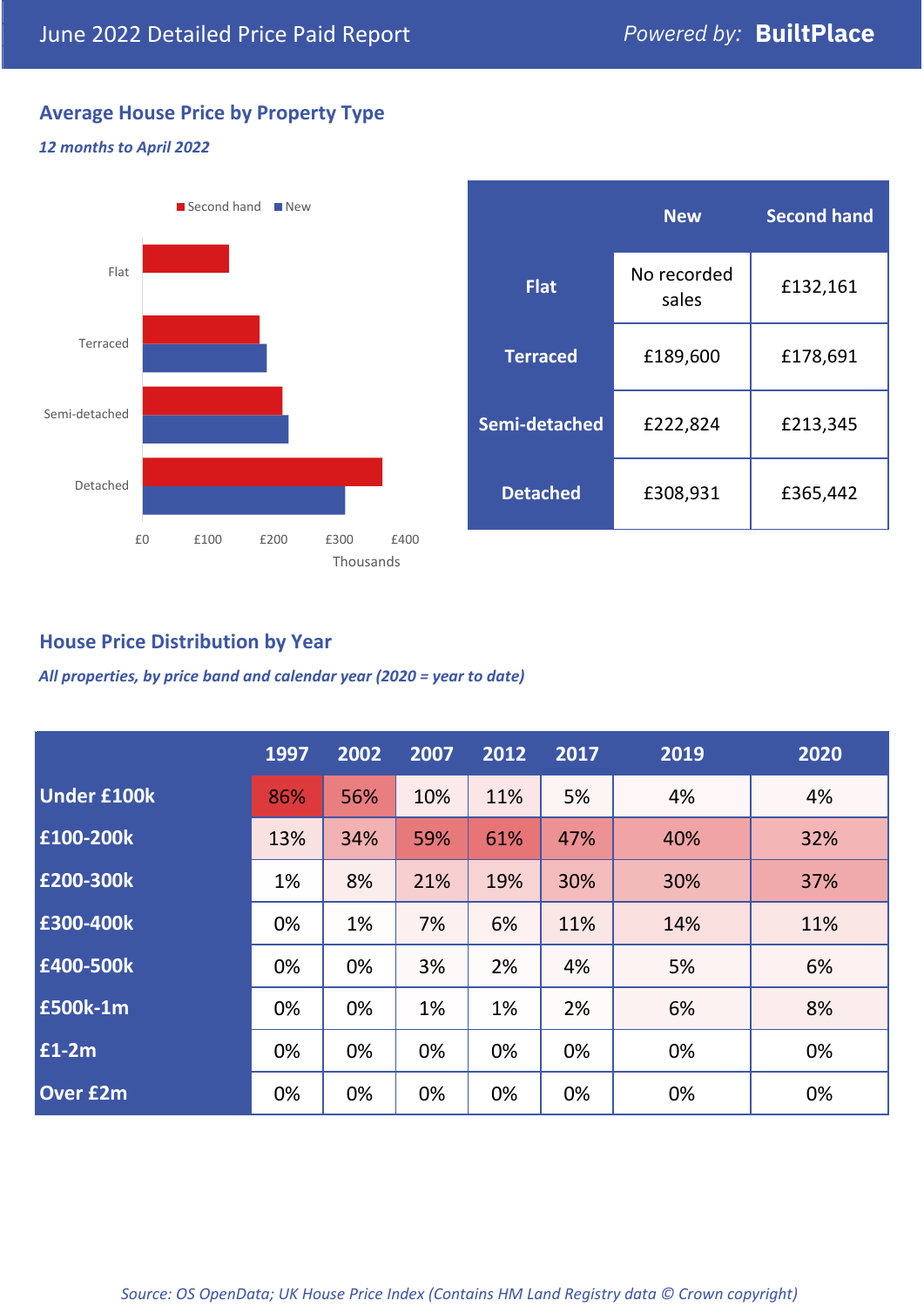## **Transactions (February 2022 data)**

*Annual Transactions, Indexed (2001-05 average = 100)*



There were 2,040 transactions in Stafford during the 12 months to February 2022. This is 74% of the average from 2001- 05 and suggests activity is below pre-downturn levels.

Transactions in Stafford have fallen by 4.1% since 2014, compared to changes of -4.1% for West Midlands and -7.7% for England.



#### *Cash and New Build Sales as % of Total, by Year*

*Note: The data on this page EXCLUDES transactions identified as transfers under a power of sale/repossessions, buy-to-lets (where they can be identified by a mortgage), and transfers to non-private individuals - i.e. it comprises only Land Registry 'A' data.*